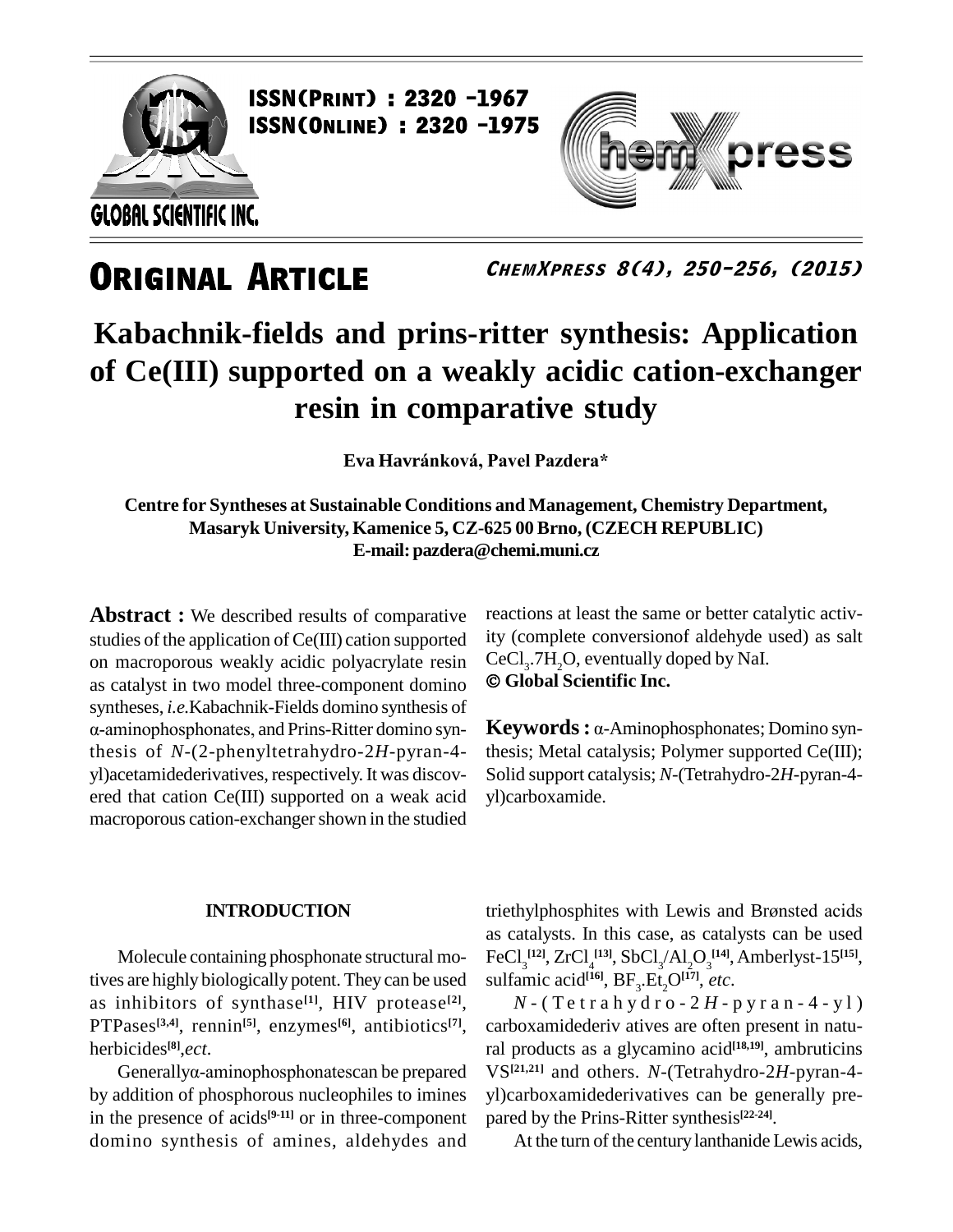## **ORIGINAL ARTICLE**

as cerium(III) chloride (CeCl<sub>3</sub>.7H<sub>2</sub>O), have attracted yl) aceta an attention in organic synthesis due to their high reactivity, stability, ease of handling, air tolerance, low toxicity and low cost<sup>[25,26]</sup>. Cerium(III) is the most com- spee monly used as chloride or nitrate salt itself or supported onsilicagel eventuallydopedbysodiumiodide-thistype of supported catalyst was developed by Bartoli and Marcantoni **[27,28]**.

Recently, we published two articles which dealt with the application Ce(III) cation supported on macroporous weakly acidic polyacrylate resin as catalyst for domino syntheses of some nitrogen containing heterocycles<sup>[29]</sup> and for synthesis of imines<sup>[30]</sup> in comparison with cataly CeCl<sub>3</sub>.7H<sub>2</sub>O, eventually doped by sodium iodide. The  $\text{Ce(II)}$ obtained results showed that the polymer supported Ce(III) provides at least comparable or better catalytic activity in comparison with inorganic Ce(III) salts mentioned above.

Solid supported catalysts combine the advantages of both heterogeneous and homogenous catalysts **[31,32]**. They have high selectivity, reactivity, and stability as well. They are easily separable and recyclable.The one-pot and namely domino syntheses, by minimizing the number of intermediate synthetic steps and therefore minimizing the amount of waste, are very suitable type of syntheses for Green Chemistry<sup>[33]</sup>.

Due to these characteristics they are suitable for reactions carried out in accordance with the goals and principles of Green Chemistry<sup>[33]</sup>.

#### **EXPERIMENTALSECTION**

#### **Materials**

All reagents were purchased from commercial suppliers and used as received without further purification. ch Purolite C 104 Plus (Purolite<sup>®</sup> Worldwide), *i.e.* weakly  $C_{\bf{r}}$ acidic polyacrylic cation-exchanger resin of macroporous type, H<sup>+</sup> ionic form, total volume capacity 4.5 eq/L, specific gravity 1.19 g/mL, was used as solid support.

All the reactions were monitored by TLC performed on precoated Silica gel 60 F254 plates (Merck). Synthesis of  $\alpha$ -aminophosphonates: ethanol was used as eluent; UV light (254 and 356 nm) and ninhydrine reagent were used for detection of spots at <sup>180</sup> °C. Synthesis of *N*-(2-phenyltetrahydro-2*H*-pyran-4yl)acetamides: Et<sub>2</sub>O was used as eluent; UV light (254) and 356 nm) was used for detection of spots.

All products were identified by use NMR and IR spectral methods, and by comparing of the measured melting points with literature values.

<sup>1</sup>H-NMR and <sup>13</sup>C-NMR spectra were recorded on DRX 300 Avance (BrukerBiospin) spectrometer using tetramethylsilane as an internal standard.

Melting points are uncorrected and were recorded ing tetramethylsilane as an internal standard.<br>Melting points are uncorrected and were recorded<br>on Kofler's block BoetiusRapido PHMK 79/2106 Melting points are uncorrected and were recorded<br>on Kofler's block BoetiusRapido PHMK 79/2106<br>(Wägetechnik), temperature gradient 4 °C min<sup>-1</sup>.  $\cdot$ <sup>1</sup>.

#### **Catalyst Preparation**

#### **Ce(III) cationssupported on cation exchanger**

The catalytic system containing  $Ce(III)$  cations supported on a weakly acidic macroporous cation ex changer of polyacrylate type was prepared according to the patent **[36]**. Purolite C 104 Plus (75 g) was sus pended in 200 mL of water and a saturated aqueous potassium carbonate solution was added under stirring until pH of the solution remained at value of 12 for 10 min after the last addition. Then was the aqueous solution was decanted and the resin beads were washed 4 times by 200 mL of water. Cerium(III) chloride heptahydrate (122.7 g, 33mmol) was dissolved in 500 mL of water and modified resin beads were dropped into the solution which was then stirred overnight. Then was the aqueous solution was again decanted and the resin beads were washed 2 times by 200 mLof water and 2 times by methanol and finally dried in vacuum to constant weight. The prepared catalyst has cerium content about 2.3 mmol of Ce(III) per 1 g of modified resin beads **[36]**. This catalyst is also available from TauChem Ltd., Bratislava, Slovakia, [http://www.tau](http://www.tau-) chem.sk/en/About/Company-description.alej.

#### **Ce(III) cations and NaIsupported on silica gel**

The catalytic system containing Ce(III) cations and NaI supported on silica gel was prepared according to the article **[28]**. Silica gel was added to a mixture of  $CeCl<sub>3</sub>$ .7H<sub>2</sub>O and NaI in acetonitrile, and the mixture was stirred overnight at room temperature. The acetonitrile was removed by rotary evaporator and the resulting mixture was used as a catalyst. This catalytic system containing  $0.65$  mmol CeCl<sub>3</sub>.7H<sub>2</sub>O and $0.65$ mmolNaI on  $1.00$  g of silicagel.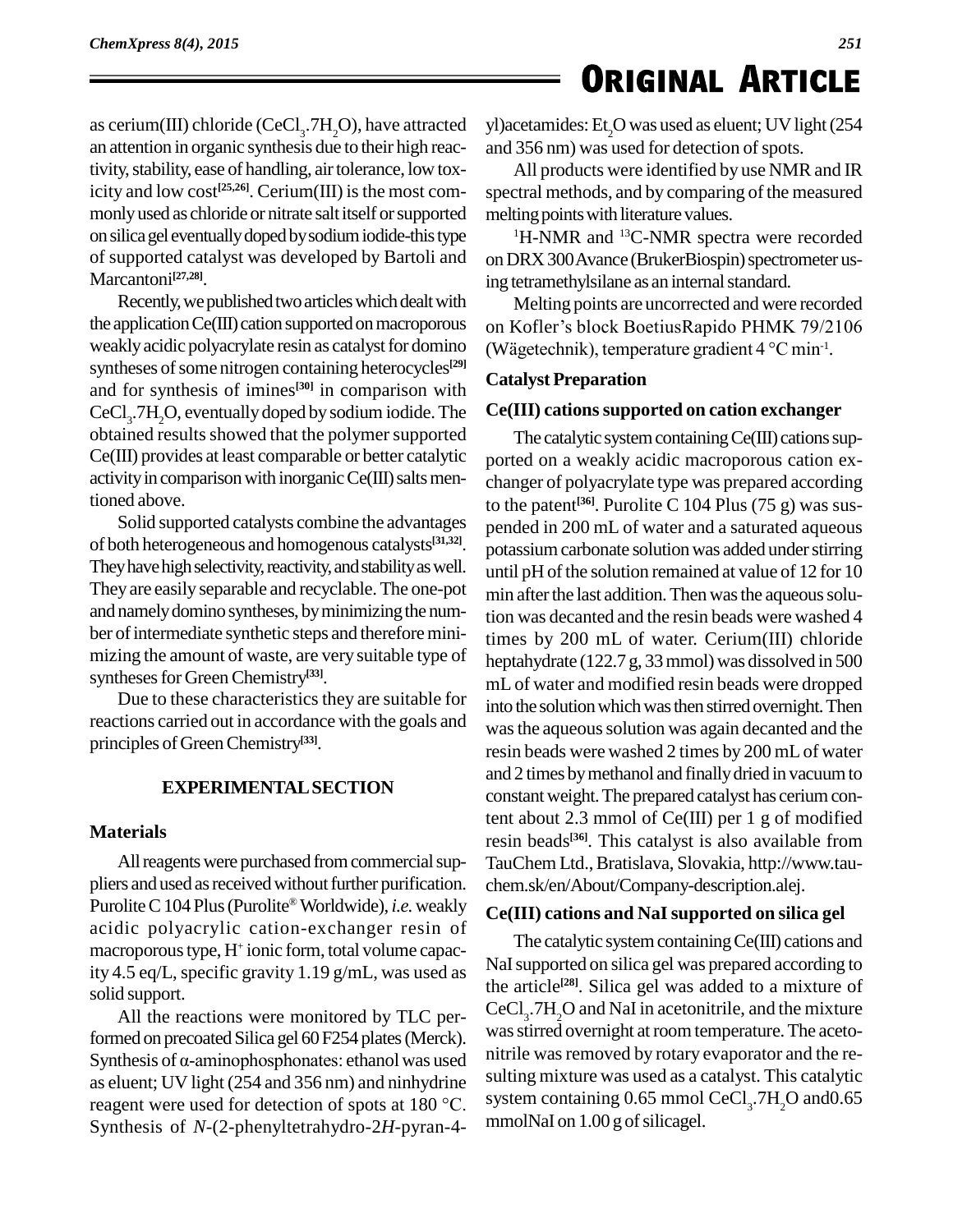#### **General Synthetic Procedures**

#### **General procedure for preparation of · aminophosphonates [34]:**

A mixture of 2.1 mmol of amine, 2.2 mmol of diethyl phosphite, and 2.0mmol of aldehyde with

0.06 mmol of appropriate catalytic system (TABLE 1) in 5 mL of ethanol as a solvent, was stirred at room temperature until disappearance of amine from the reaction mixture. The reaction was monitored byTLC.After the completion of reaction (an used aldehyde was not detected by TLC), the reaction mixture was heated until the precipitated crystals dissolved. Than the product was precipitated by adding ice water, filtrated off and washed with cold water. Obtained <sup>1</sup>H, <sup>13</sup>C NMR and FT IR spectral data of all synthesized products were in agreement with published one **[34]**.

### **General procedure for preparation of** *N***-(2 phenyltetrahydro-2***H***-pyran-4-yl)acetamides [35]:**

A mixture of 1.2 mmol of but-3-en-1-ol, 1.0 mmol of 4-X-benzaldehyde, and 1.5 mmol of acetyl chloride, in role of activator for Prins-Ritter domino

synthesis **[35]**, with 0.05 mmol of appropriate catalytic system (TABLE 2) in  $5$  mL of acetonitrile as a solvent and nucleophilic reagent, was stirred at room temperature until disappearance of carbonyl compound from the reaction mixture. The reaction was monitored by TLC.After the completion of reaction (an used alde hyde was not detected byTLC), the reaction mixture was quenched with water and extracted with  $2x10$  mL of ethyl acetate. The combined organic layers were dried with anhydrous  $\rm Na_{2}SO_{4}$ , purified with silica gel and solvent evaporated in vacuum. Acquired <sup>1</sup>H, <sup>13</sup>C NMR and FT IR spectral data of obtained products were in accordance with published one **[35]**.

#### **RESULTSAND DISCUSSION**

To prove the efficiency of the catalytic system of Ce(III) cations supported on weakly acidic macroporous cation exchanger polyacrylate type in view of another described catalysts comprisingCe(III) cation like cerium trichloride heptahydrate eventually doped by sodium iodide or both supported on silica gel,we performed their com-



**Supposed keyCe(III) intermediates of the reaction:**



**Figure <sup>1</sup> : General scheme of the domino reaction giving, ·-aminophosphonates and possible intermediates containing cerium(III) catalyst.**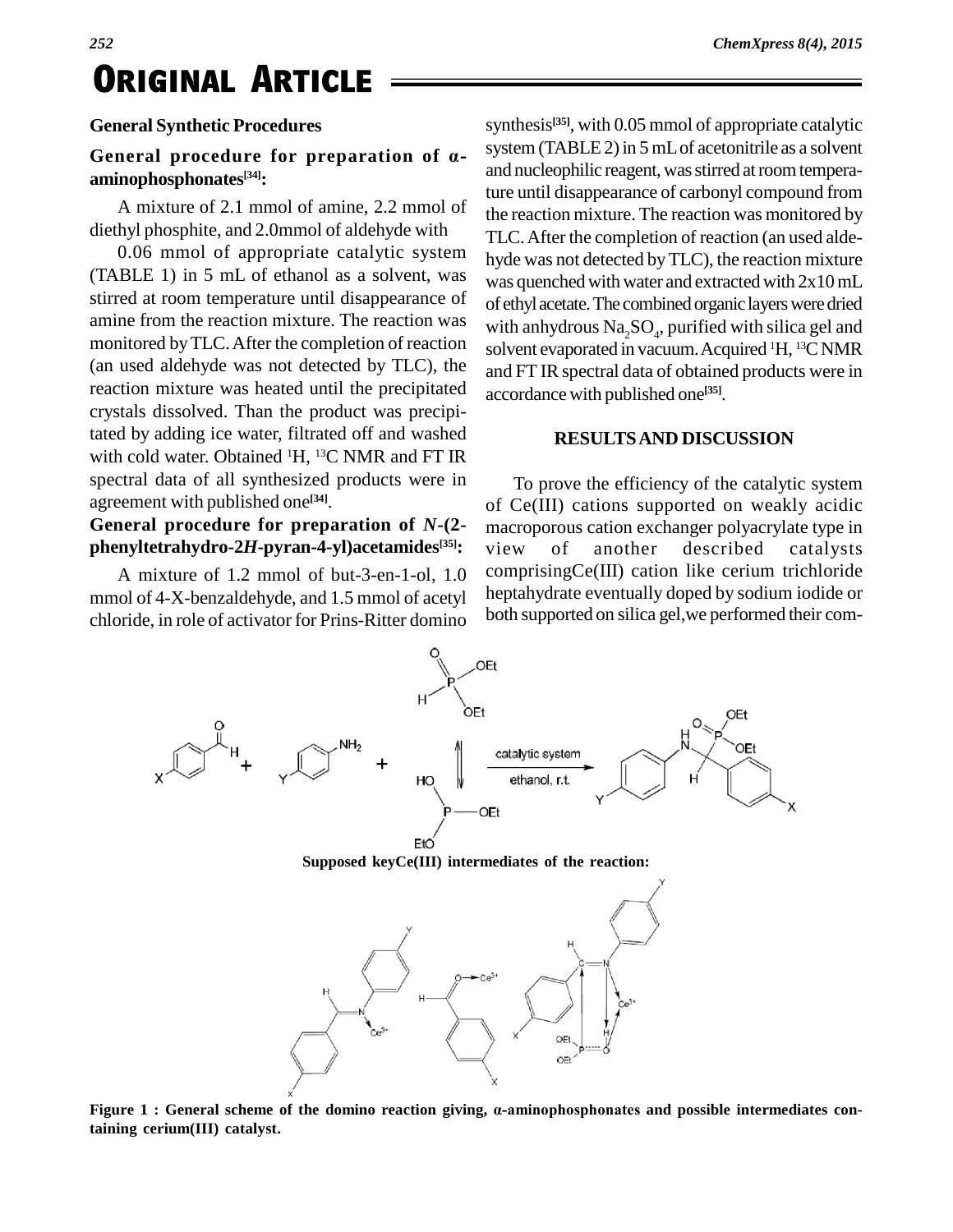parative study on two model domino syntheses.

The first of them was the preparation of  $\alpha$ aminophosphonates published previously in the article<sup>[35]</sup>. Catalytic system used in this case featured least as the 10 mol% of cerium trichloride heptahydrate  $CeCl<sub>3</sub>$ .7H<sub>2</sub>O. The second model synthesis was action domino synthesis of *N*-(2-phenyltetrahydro-2*H*-pyran-4-yl)acetamidederivatives published previously in the reference<sup>[35]</sup>, where 5 mol% of  $CeCl<sub>3</sub>·7H<sub>2</sub>Cl$ was used as a catalyst.

We verified the both model synthetic protocols with published catalysts according to the general pro cedure published in the articles **[34,35]**. Syntheses were then carried out with  $Ce(III)$  supported on above described resin, silica gel as well as with CeCl<sub>3</sub>.7H<sub>2</sub>O, talys<br>eventually doped by sodium iodide. The found results plain were compared in terms of the reaction timerequired forcomplete conversionof aldehyde used and also the

yield of products relative to the used catalytic systems. d of products relative to the used catalytic systems.<br>Results of  $\alpha$ -aminophosphonates study revealed that

 $.7H<sub>2</sub>O$  catalysts (TABLE 1). We assume that the higher prodthe Ce(III) cation supported on the resin provided at least assatisfying results as other catalytic systems, the results in TABLE 1 show the greatest shortening of reaction times and the maximal yields for the catalytic sys $tem Ce(III)$  supported on the weakly acidic cation exchanger in the comparison with the another used  $Ce(III)$ uct yields at complete conversion of the benzaldehyde used were caused by suppressing of unwanted com peting reactions. On the other hand, we observed that the electron effect of the present substituent on the used 4-X-benzaldehyde ( $X=OCH_3$ , H,  $NO_2$ ) is under catalysis changed. In accord to results obtained and ex plained in articles<sup>[29,30]</sup> we found also that positive role of used catalyst is more significant for electron donating group in typically low reactive 4-methoxybenzaldehyde

| <b>Entry</b>   | <b>Reactants</b>                                                          | <b>Catalytic system</b>                                          | Yield $[\%]$   | Time [min] |
|----------------|---------------------------------------------------------------------------|------------------------------------------------------------------|----------------|------------|
| 1              | a                                                                         |                                                                  | $\mathbf{0}$   | 1440       |
|                | b Benzaldehyde;                                                           | $CeCl3.7H2O[34]$                                                 | 95             | 300        |
|                | c Aniline;                                                                | CeCl <sub>3</sub> .7H <sub>2</sub> O/NaI                         | 96             | 240        |
|                | d Diethyl phosphite                                                       | $Ce(III)$ supported on resin                                     | 98             | 220        |
|                | e                                                                         | CeCl <sub>3</sub> .7H <sub>2</sub> O/NaI supported on silica gel | 93             | 330        |
| $\overline{2}$ | a                                                                         |                                                                  | $\theta$       | 1440       |
|                | b<br>4-CH <sub>3</sub> O-Benzaldehyde; Aniline;<br>Diethyl phosphite<br>d | $CeCl3.7H2O[34]$                                                 | 91             | 270        |
|                |                                                                           | CeCl <sub>3</sub> .7H <sub>2</sub> O/NaI                         | 93             | 240        |
|                |                                                                           | $Ce(III)$ supported on resin                                     | 93             | 180        |
|                | e                                                                         | $CeCl3$ .7H <sub>2</sub> O/NaI supported on silica gel           | 90             | 280        |
| 3              | a                                                                         |                                                                  | $\theta$       | 1440       |
|                | $b$ 4-NO <sub>2</sub> -Benzaldehyde;                                      | $CeCl3.7H2O[34]$                                                 | 90             | 780        |
|                | c Aniline;                                                                | CeCl <sub>3</sub> .7H <sub>2</sub> O/NaI                         | 92             | 660        |
|                | d Diethyl phosphite                                                       | $Ce(III)$ supported on resin                                     | 94             | 600        |
|                | e                                                                         | $CeCl3$ .7H <sub>2</sub> O/NaI supported on silica gel           | 90             | 780        |
| 4              | a                                                                         |                                                                  | $\overline{0}$ | 1440       |
|                | b Benzaldehyde;                                                           | $CeCl3.7H2O[34]$                                                 | 93             | 540        |
|                | c 4-Cl-Aniline;                                                           | CeCl <sub>3</sub> .7H <sub>2</sub> O/NaI                         | 94             | 420        |
|                | d Diethyl phosphite                                                       | $Ce(III)$ supported on resin                                     | 97             | 360        |
|                | e                                                                         | CeCl <sub>3</sub> .7H <sub>2</sub> O/NaI supported on silica gel | 91             | 560        |
| 5              | a                                                                         |                                                                  | $\overline{0}$ | 1440       |
|                | b Benzaldehyde;                                                           | $CeCl3.7H2O[34]$                                                 | 90             | 600        |
|                | c 4-Aminophenol;                                                          | CeCl <sub>3</sub> .7H <sub>2</sub> O/NaI                         | 94             | 420        |
|                | d Diethyl phosphite                                                       | $Ce(III)$ supported on resin                                     | 96             | 350        |
|                | e                                                                         | CeCl <sub>3</sub> .7H <sub>2</sub> O/NaI supported on silica gel | 93             | 510        |

**TABLE 1 :** Preparation of  $\alpha$ -aminophosphonates derivatives – table of results

**\*At room temperature; ethanol use as a solvent.**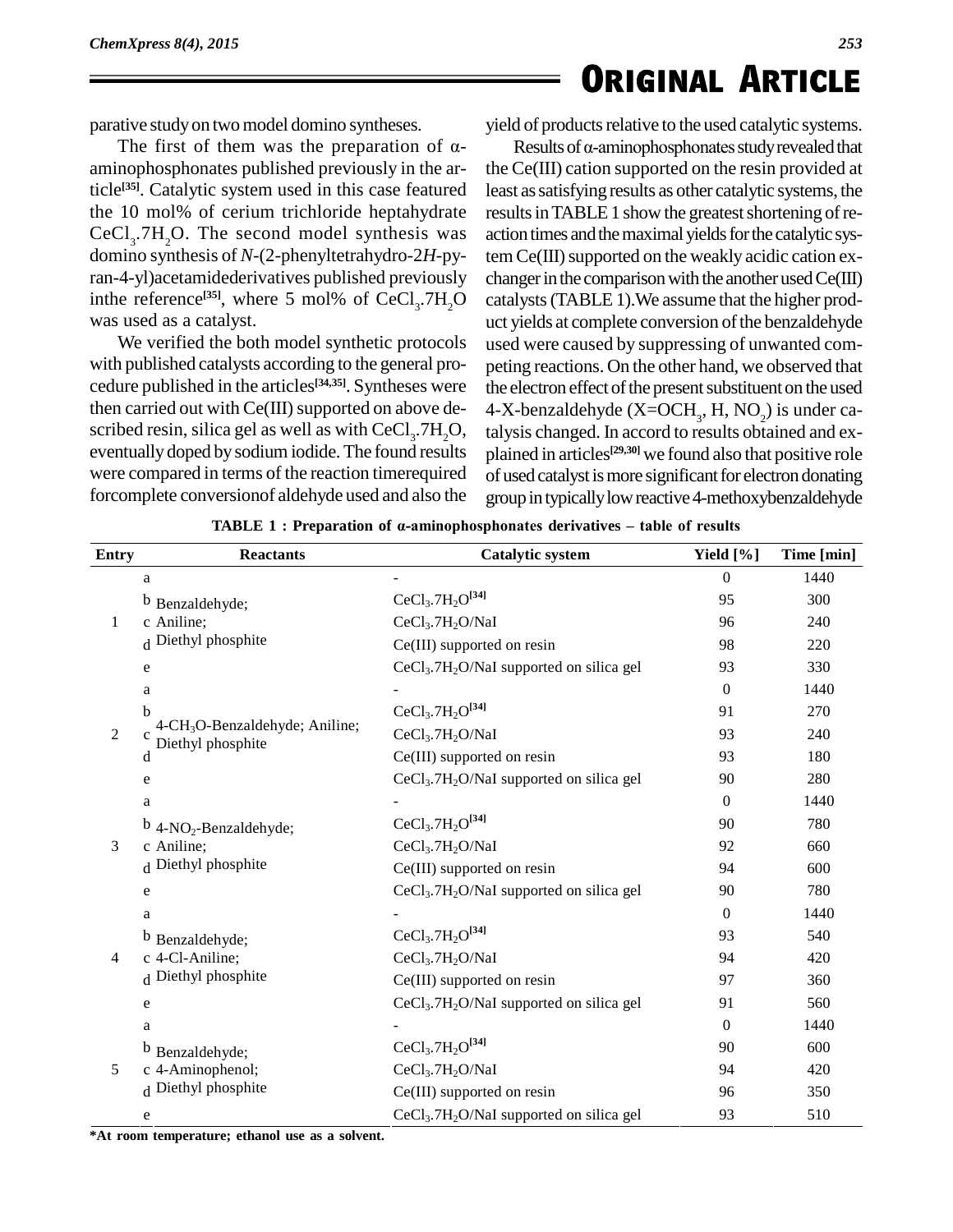## RIGINAL ARTICLE

in contrast with very good reactive 4-nitrobenzaldehyde. The electron influence of substituents in the applied 4-Y-anilines (Y=OH, H, Cl) is not significant because of yiel<br>weak coordination/affinity between nitrogen atom of tion<br>aniline amino group and Ce(III) – lower reactivity of high weak coordination/affinity between nitrogen atom of

4-hydroxyaniline may be probably evoked by co ordination of phenolic oxygen with Ce(III).

The role of Ce(III) cations as a catalyst in this procedure can be explained by formation of the some supposedkey intermediates (Figure 1).

In the case of syntheses of N-(2-phenyltetrahydro-2*H*-pyran-4-yl)acetamidederivatives, the reactions

catalyzed by  $Ce(III)$  ions in the presence of acetyl chloride as co-activator were in general much faster and yields were higher than in the case of uncatalyzed reactions, similarly as in the previous model syntheses. The highest yields and the shortest reaction times were again observed when procedures were catalyzed by catalytic system Ce(III) supported on the weakly acidic cation exchanger. Details are demonstrated inTABLE 2.

Acceleration of the reaction in the presence of Ce(III) cations can be explained by the supposed key intermediates formation in the course of reac-





**Figure 2 : General scheme of the domino reaction providing***N***-(2-phenyltetrahydro-2***H***-pyran-4** yl)acetamidederivatives and possible intermediates containing cerium(III) catalyst<br>TABLE 2: Preparation of N-(2-phenyltetrahydro-2H-pyran-4-yl)acetamidederivatives – table of results

| <b>Entry</b> | <b>Reactants</b>                                                 | <b>Catalytic system</b>                                | Yield $[\%]$ | Time [min] |
|--------------|------------------------------------------------------------------|--------------------------------------------------------|--------------|------------|
|              | a                                                                |                                                        | 31           | 1440       |
|              | <sup>c</sup> Acetonitrile:<br>d But-3-en-1-ol; Benzaldehyde<br>e | $CeCl3.7H2O/NaI[35]$                                   | 84           | 420        |
|              |                                                                  | Ce(III) supported on resin                             | 86           | 360        |
|              |                                                                  | $CeCl3$ .7H <sub>2</sub> O/NaI supported on silica gel | 82           | 450        |
| 2            | a                                                                |                                                        | 45           | 1440       |
|              | $_{c}$ Acetonitrile;                                             | $CeCl3$ .7H <sub>2</sub> O/NaI <sup>[35]</sup>         | 93           | 360        |
|              | But-3-en-1-ol:<br>4-CH <sub>3</sub> O-Benzaldehyde               | Ce(III) supported on resin                             | 93           | 220        |
|              | e                                                                | $CeCl3$ .7H <sub>2</sub> O/NaI supported on silica gel | 89           | 360        |
| 3            | a                                                                |                                                        | 38           | 1440       |
|              | $_{c}$ Acetonitrile;                                             | $CeCl3.7H2O/NaI[35]$                                   | 82           | 450        |
|              | But-3-en-1-ol;<br>d<br>4-NO <sub>2</sub> -Benzaldehyde           | Ce(III) supported on resin                             | 84           | 340        |
|              | e                                                                | $CeCl3$ .7H <sub>2</sub> O/NaI supported on silica gel | 80           | 480        |
| 4            | a                                                                |                                                        | 35           | 1440       |
|              | c Acetonitrile:                                                  | $CeCl3.7H2O/NaI[35]$                                   | 90           | 480        |
|              | d But-3-en-1-ol; Cyclohexanone                                   | $Ce(III)$ supported on resin                           | 91           | 400        |
|              | e                                                                | $CeCl3$ .7H <sub>2</sub> O/NaI supported on silica gel | 88           | 500        |

**\*At room temperature; acetonitrile use as a solvent and nucleophilic reagent in excess.**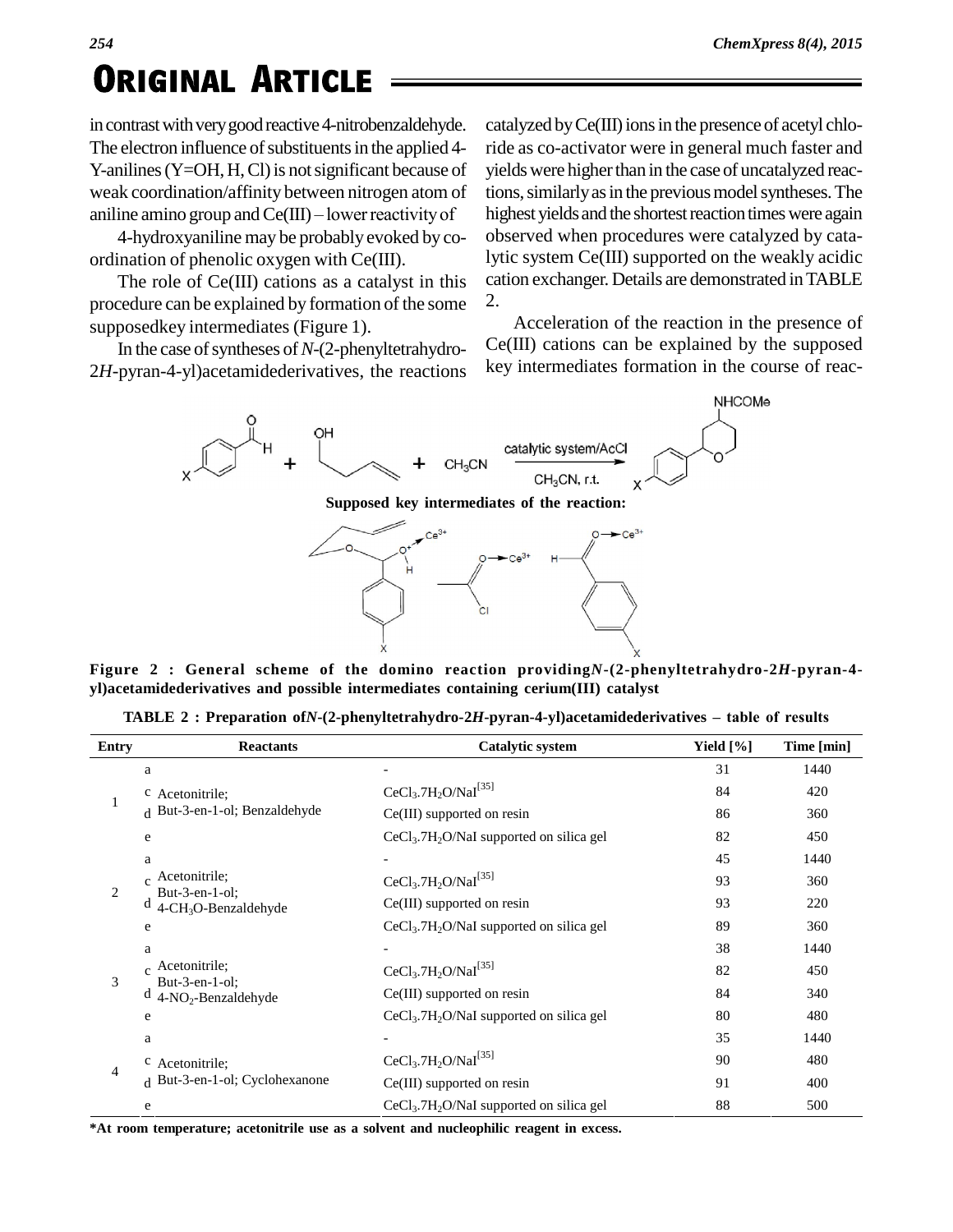tion, as well (Figure 2). Coordination of  $Ce(III)$  cation to the carbonyl oxygen of the used 4-X-benzaldehydes  $(X=OCH_3, H, NO_2)$  and raises electron deficiency on ran-4-y this group and thus facilitates the bond formation between the oxygen of but-3-en-1-ol and the carbon ofbenzaldehyde group under hemiacetal formation (See Figure 2, for mechanism detail the ref.<sup>[35]</sup>). The electron [1] J. effect of substituent X inthe used 4-X-benzaldehydes<br>on the reaction results was the same as described above<br>for  $\alpha$ -aminophosphonate formation. on the reaction resultswasthe same as described above

Finally, resin as well as silica gel supported catalytic system was tested for reusability in both syn-Finally, resin as well as silica gel supported cata-<br>lytic system was tested for reusability in both syn-<br>theses, *i. e.*in  $\alpha$ -amino-phosphonates derivative synthesis(TABLE 1, Entry 2) and in the synthesis of *N*-  $(2 - pheny 1 t e trah y dro - 2 H - py ran - 4 - y 1)$ acetamidederivative (TABLE 2, Entry 2). It was observed that in both model syntheses system com prising Ce(III) supported on silica gelbeganto lose itsactivityafterthe second/thirdreuse(extensionreaction timeby a quarter tohalf).Conversely, resinsupportedCe(III) began to showthe samedecrease inits activity after the tenth/eleventhreuse.

#### **CONCLUSIONS**

In conclusion, a comparative studies of application a new catalyst -  $\text{Ce(III)}$  supported on weekly D. Ruppert; acidic cation exchanger resin and catalysts based on Ce(III) chloride, eventually doped by sodium io-<br>dide and/or supported on silica gel, were applied to<br>one-pot syntheses of α-aminophosphonates, and *N*-<br>im0 dide and/or supported on silica gel, were applied to ( 2 - p h e n y l t e t r a h y d r o - 2 *H* - p y r a n - 4 yl)acetamidederivatives. The efficiency of all ap plied catalytic systems depends on the electron char acter of the present functional group in the starting [9] 4-X-benzaldehydes, low reactive methoxy-substrate are activated very effectively. Further, it was found that the Ce(III) cation supported on the resin provided at least as effective as other catalytic systems used so far and moreover takes advantage in simple separation and reusingmore than ten times without loss of the catalytic efficiency. Solid support of Ce(III) cation was realized with low-cost industrial resin resulting in further savings. The used organic resin has not abrasive effect on surface of reaction vessels, in contradistinction to silica gel carrier. Finally, the advantages of the present protocol make the procedure an attractive alternative to the

# **EXAMPLE CORIGINAL ARTICLE**<br>existing methods for the synthesis of  $\alpha$ -

aminophosphonates as well as*N*-(tetrahydro-2*H*-pyran-4-yl)carboxamidederivatives.

#### **REFERENCESAND NOTES**

- **[1]** J.A.Sikorski, m.j.Miller, Braccolino *et al.*; Phosphorus, Sulfur, Silicon Relat.Elem., <http://> www.t andfonline . com/doi/ [abs/10.1080/](http://www.tandfonline.com/doi/abs/10.1080/) 10426509308032372#.VTTpViHtmko, **76**, 375-378 **(1993)**.
- **[2]** B.Stowasser, K.H.Budt, L.Jian-Qi, A.Peyman, D.Ruppert; Tetrahedron Lett., <http://> [www.sciencedirect.com/science/article/pii/](http://www.sciencedirect.com/science/article/pii/) S004040390061002X, **33**, 6625-6628 **(1992)**.
- **[3]** T.R.Bruke,C.George, G.Wolf, S.E.Shoelson, X.Yan; J.Med.Chem.; <http://pubs.acs.org/doi/abs/10.1021/> jm00008a017, **38**, 1386-1396 **(1995)**.
- **[4]** T.R.Bruke, H.K.Kole, P.P.Roller; Biochem.Biophys.Res.Commun., <http://> [www.sciencedirect.com/science/article/pii/](http://www.sciencedirect.com/science/article/pii/) S0006291X84724351, **204**, 129-134 **(1994)**.
- **[5]** D.V.Patel, K.Rielly-Gauvin, D.E.Ryono; Tetrahe dron Lett., <http://www.sciencedirect.com/science/> article/pii/S0040403900979036, **31**, 5587-5591 **(1990)**.
- **[6]** A.Peyman, K.H.Budt, J.S.Paning, B.Stowasser, Tetrahedron Lett., <http://> [www.sciencedirect.com/science/article/pii/](http://www.sciencedirect.com/science/article/pii/) S0040403900613096, **33**, 4549-4552 **(1992)**.
- **[7]** F.R.Atherton, C.H.Hassall, R.W.Lambert; J.Med.Chem., <http://pubs.acs.org/doi/abs/10.1021/> jm00151a005, **29**, 29-40 **(1986)**.
- **[8]** P.Kafarski, B.Lejczak, P.Mastalerz; Chem.Abstr., <http://pubs.acs.org/doi/abs/10.1021/jm00149a002,> **103**, 174532 **(1985)**.
- **[9]** S.Laschat, H.Kunz; Synthesis, [https://www.thieme](https://www.thieme-) connect.com/products/ejournals/abstract/10.1055/s- 1992-34155, 90-95 **(1992)**.
- **[10]** Z.H.Kudzin, P.Lyzwa, J.Luczak, G.Andrijewski; Synthesis, [https://www.thieme-connect.com/prod](https://www.thieme-connect.com/prod-) ucts/ejournals/pdf/10.1055/s-1997-1508.pdf, 44-47 **(1997)**.
- **[11]** S.G.Lee, J.H.Park, J.Kang, J.K.Lee; Chem. Commun., <http://pubs.rsc.org/en/Content/Article> Landing/2001/CC/B104967B#!divAbstract, 1698- 1699 **(2001)**.
- **[12]** B.C.Ranu, A.Hajra, U.Jana; Org.Lett., <http://> pubs.acs.org/doi/abs/10.1021/ol990079g, **1**, 1141- 1143 **(1999)**.